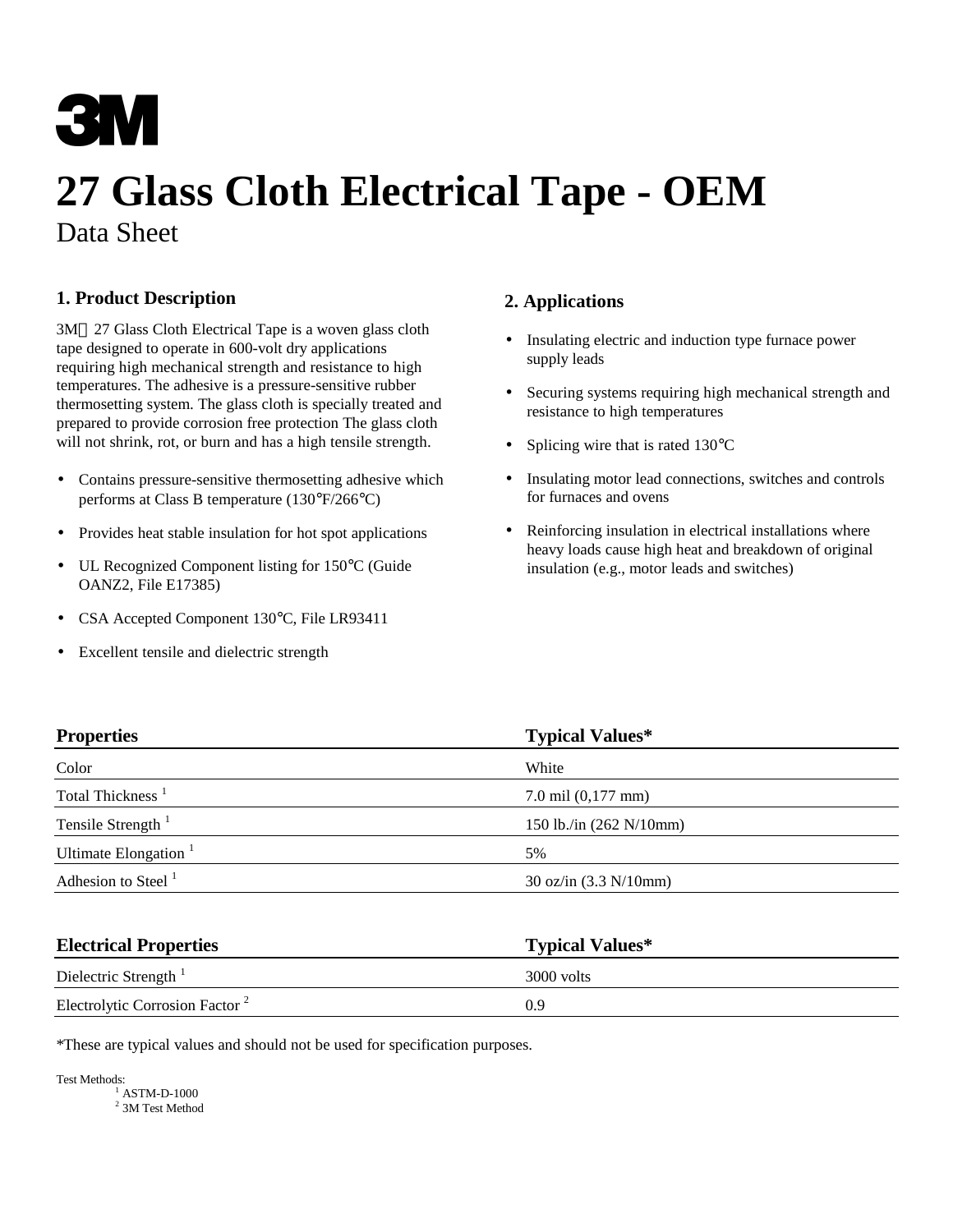#### **4. Specifications**

 $3M<sup>TM</sup> 27$  tape is a glass cloth electrical tape with a rubber thermosetting adhesive. The tape shall be white and 7 mils (0,177 mm) thick. The tape shall be coated on one side with pressure-sensitive adhesive, which shall not require heat, moisture, or other preparation prior to or subsequent to application. The adhesive coating shall be smooth and uniform and be free of lumps and bare spots. There shall be no separator between adjacent layers of the roll. The tape shall be UL Recognized under UL Standard 510. The tape shall perform at a temperature of 130°C without loss of physical or electrical properties.

#### **Engineering/Architecture**

All splices for 600-volt wire rated at 266°F (130°C) shall be insulated with a minimum of two half-lapped layers of 27 Glass Cloth Electrical Tape.

#### **5. Shelf Life**

27 Glass Cloth Electrical Tape has a 3-year shelf life from date of manufacture when stored under the following recommended storage conditions. Store behind present stock in a clean dry place at a temperature of 30°F and 50% relative humidity. Good stock rotation is recommended.

3M is a trademark of 3M.



**Electrical Products Division** 6801 River Place Blvd Austin, TX 78726-9000 800-676-8381 http://www.3M.com/elpd 3M 1998

78-8124-4854-2(A)